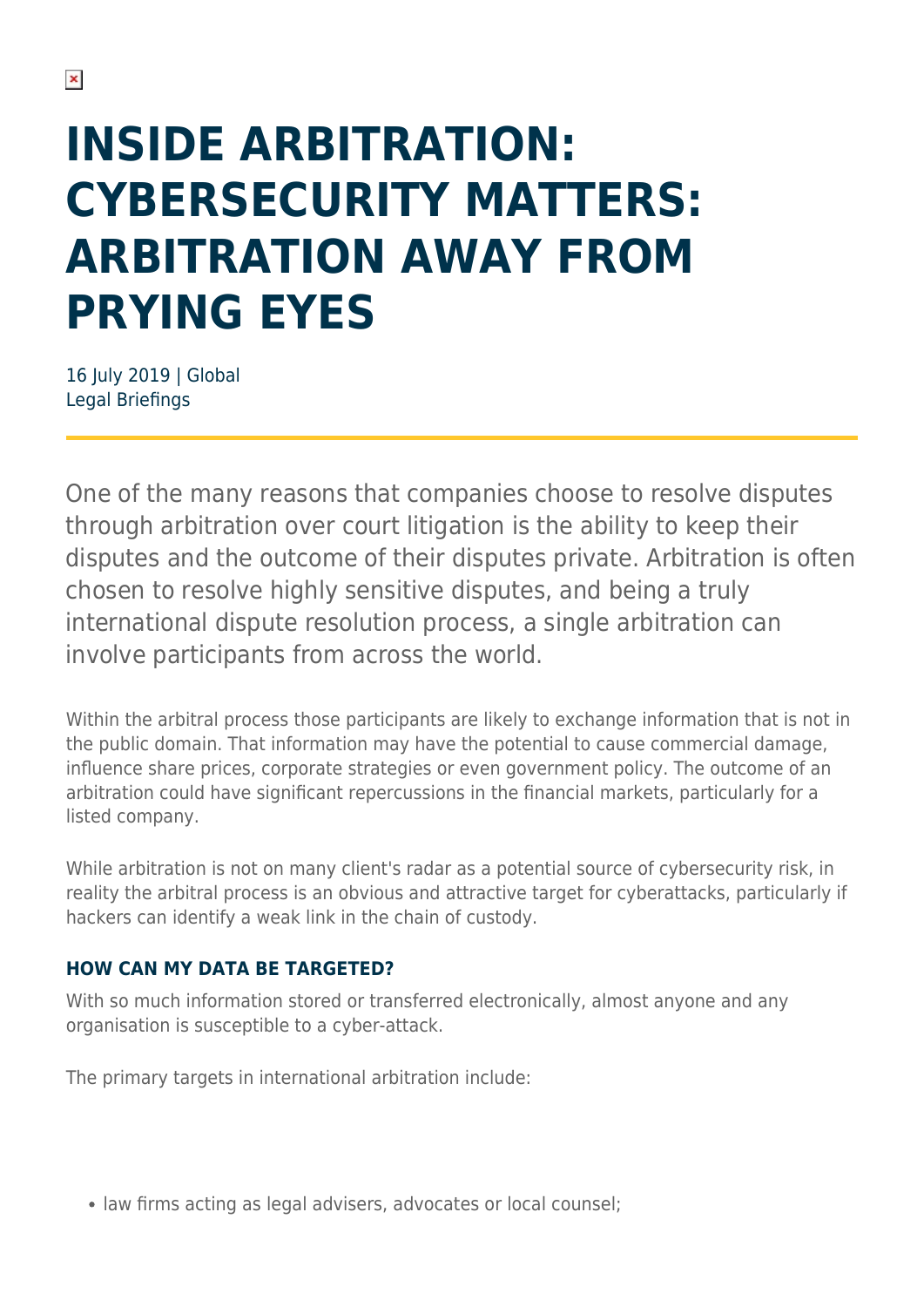- past, present and prospective arbitrators whether in sole practice, in chambers or as a partner in a law firm;
- arbitral institutions:
- parties to disputes; and
- third parties holding information on any of the above, including experts, witnesses and service providers (the Participants).

Legal advisers and their clients generally share information and discuss drafting points and strategy by email. Pleadings, evidence, expert reports and witness statements are also often exchanged electronically with arbitrators, the other side's legal advisers, experts, witnesses, arbitral institutions and third party service providers. Document review and production regularly takes place on electronic data hosting platforms, usually owned by third party service providers. An award will be drafted, discussed and exchanged between the different members of an arbitral tribunal and may also be sent to the arbitral institution administering the arbitration, before being sent to counsel and the parties.

Each custodian represents a fresh target for cyber attackers and a potential point of weakness in relation to the security of arbitration data. Once data has been sent electronically in the course of an arbitration, the sender can no longer monitor or ensure its security. Law firms, particularly larger international law firms, have high levels of cybersecurity to protect their clients' data. Yet they can still be the target of cyberattacks. In 2016, three men were charged with making over US\$4 million from insider trading with information stolen from the M&A teams of New York law firms. The perpetrators stole emails from partners who worked on the deals, bought shares in the target companies and then sold those shares after the deal was announced to the market. Accessing information that is otherwise held privately in the context of an arbitration may present similar appeal for hackers.

Arbitral institutions have access to a flow of data between a large number of parties and access to a steady stream of awards before they are issued, making them another obvious target for cybercriminals. There is precedent for successful attacks on arbitral institutions too: in 2015, the Permanent Court of Arbitration's website was hacked on the third day of a hearing involving a territorial dispute between the Philippines and China over the South China Sea.

Other participants, particularly those who are less likely to have implemented advanced cybersecurity measures, may also be seen as attractive targets for attack. While some arbitrators operate from within law firms or chambers, others are sole traders who may have in place more limited cybersecurity protections. The same could be said of expert witnesses and some fact witnesses who receive and store data on their personal devices. Careful consideration needs to be given by all stakeholders in an arbitration to avoid such participants being a weak link in the chain of custody.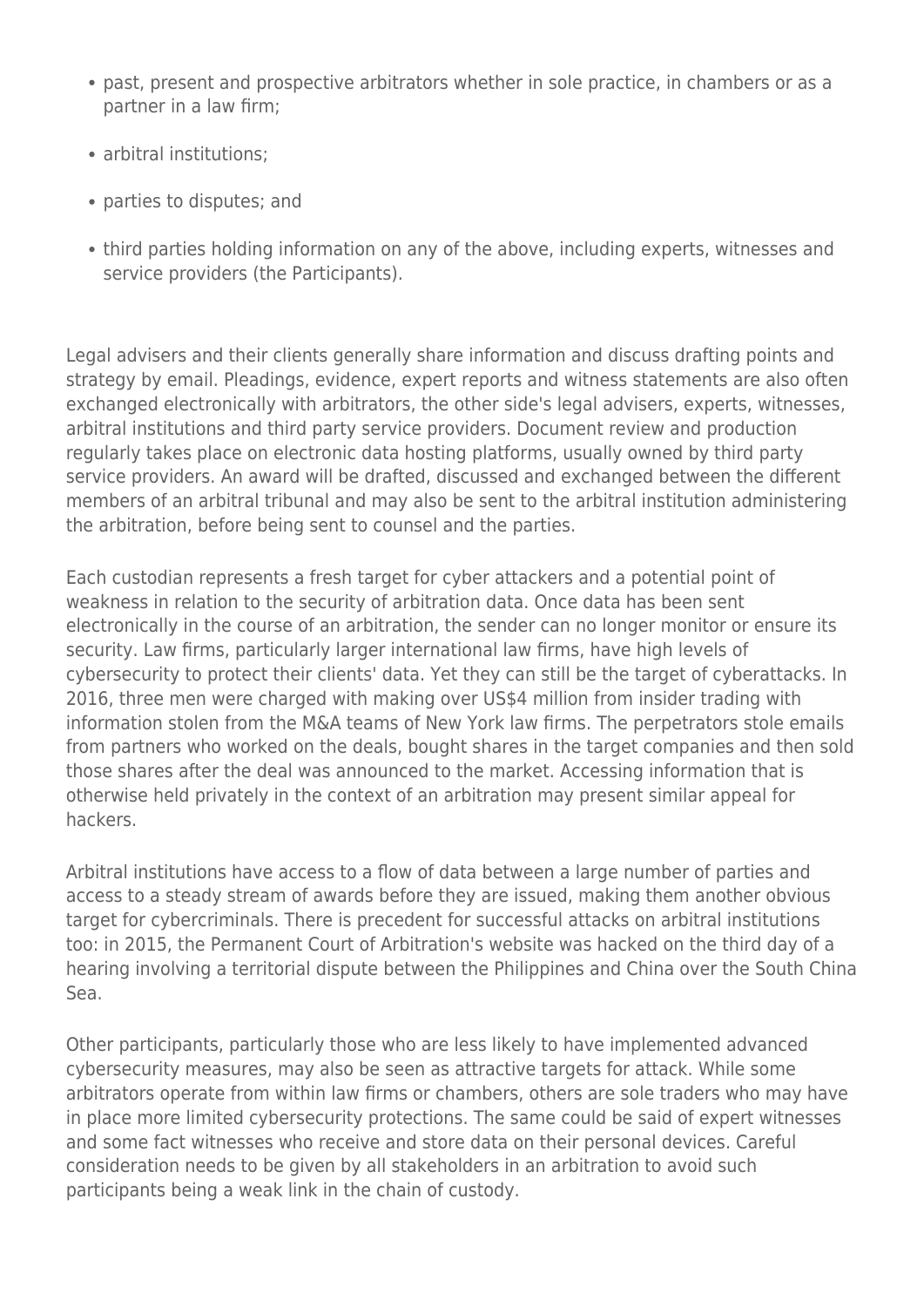#### **WHO MIGHT WANT YOUR ARBITRATION DATA?**

- Hacktivists are individuals or groups seeking to further a social or political cause. Depending on the subject matter of your arbitration, they might try to encourage environmental, economic, social or political reform and search for information they can use to advance their goals.
- State Actors pursue information to advance their own political agenda. In Libananco Holdings Co Ltd v Republic of Turkey the respondent state intercepted a number of the claimant's privileged emails through a money laundering investigation separate to the relevant arbitration proceedings.
- Cybercriminals generally perpetrate cyberattacks for monetary gain, either holding information for ransom or stealing information and selling it on to interested third parties. In 2016, a Russian cybercriminal was believed to have targeted 48 elite law firms in the United States to steal mergers & acquisitions information for the purposes of insider trading. Obtaining a draft form of an arbitral award before release to the parties themselves could be very lucrative for cybercriminals.
- Another potential source of cybersecurity threats are opponents in international arbitration proceedings. It is possible that commercial or individual parties to arbitration might attempt to obtain information unlawfully against their opponents to gain an advantage in the dispute resolution process.

#### **WHAT MIGHT BE THE CONSEQUENCES OF A CYBERATTACK FOR A PARTY TO ARBITRAL PROCEEDINGS?**

Cyberattacks may have severe legal, financial and reputational consequences for any party in relation to which (or whom) data is exchanged in arbitral proceedings.

Research published in 2018<sup>1</sup> analysed the long and short term share price effects of data breaches. The research found that the share prices of companies that had been hacked suffered in the short term following a data breach, hitting a low point after 14 days of trading (dropping -2.89% on average and underperforming the market by -4.6% over that period). In the long term, such a company's share price underperformed in the market by -3.7% (1 year), -11.35% (2 years), and -15.58% (3 years).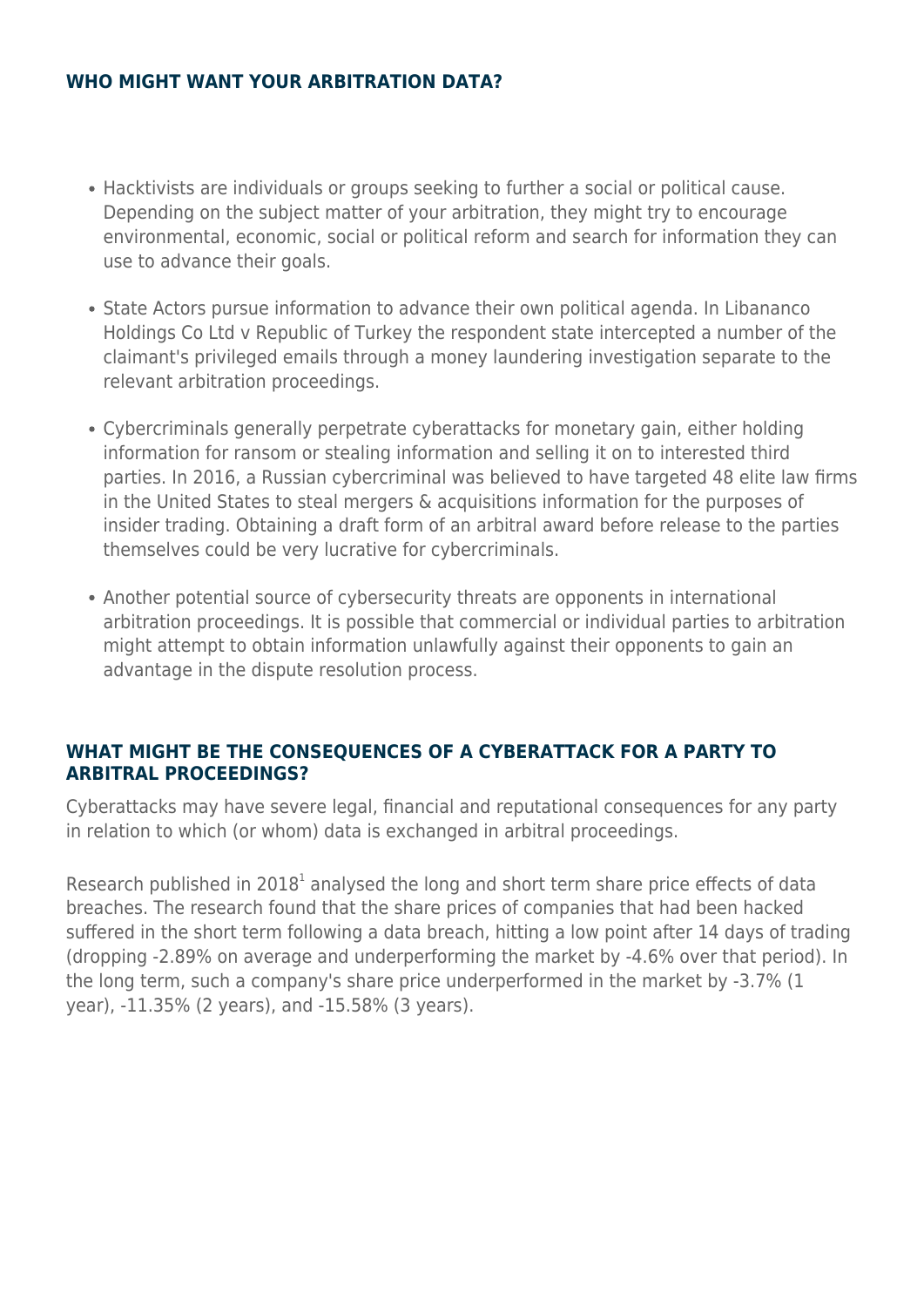Damage caused by cyberattacks is not limited to share value. The breached data is likely to relate to one or more of the parties involved. It may be confidential or commercially sensitive information that was not intended to be shared with the wider market. It may be politically sensitive material which may show the party in a less favourable light and may cause considerable reputational damage to that party if leaked. The party whose data has been breached may also find themselves facing claims from other parties or individuals who are not involved in the arbitration but who were mentioned or discussed in the breached material.

 $1$ . Paul Bischoff, 'Analysis: How data breaches affect stock market share prices (2018 update)', Comparitech, 6 September 2018

[Data flows in arbitration for one side](https://www.herbertsmithfreehills.com/file/36331/download?token=39qiCZ_Q)

### **PRE-ARBITRATION OR ON RECEIPT OF REQUEST**

#### **1. INITIAL CYBERSECURITY RISK ASSESSMENT**

Before commencing an arbitration (claimant) or immediately upon notification of commencement (respondent), the party in question and their legal advisors should consider carrying out a risk assessment into whether any commercially sensitive data is likely to be relevant to the dispute and what approach should be taken to the collation, storage and review of that data. A discussion should be had about whether access to that data, any particular pieces of information, the fact of the arbitration or its outcome could have a significant impact on the party's business.

Depending on the outcome of that risk assessment, a number of further steps may be necessary at the outset of the arbitration. The party and its legal advisers will need to discuss the retention of documents and the gathering and review of potentially relevant material with specific regard to any cybersecurity issues identified. At this stage, there is unlikely to be any agreement with the other side on appropriate cybersecurity measures, nor will an arbitral tribunal necessarily have been appointed. Where the content of initial pleadings or documentary evidence appended to it contains particularly sensitive information, legal advisors should send those submissions to, where relevant, arbitral institutions by the institution's electronic system (where secure) or via encrypted file transfer sites.

At this early stage, a party will also discuss with their legal advisors who to nominate as an arbitrator and may analyse the appointment made by the other side, an appointing authority or arbitral institution. Where cybersecurity is critical, it may be sensible to send a checklist of cybersecurity related questions to arbitrators before or immediately after nomination or appointment. The answers to such a checklist (or a failure to answer) might lead to security concerns that need to be addressed before the arbitrator's appointment is confirmed.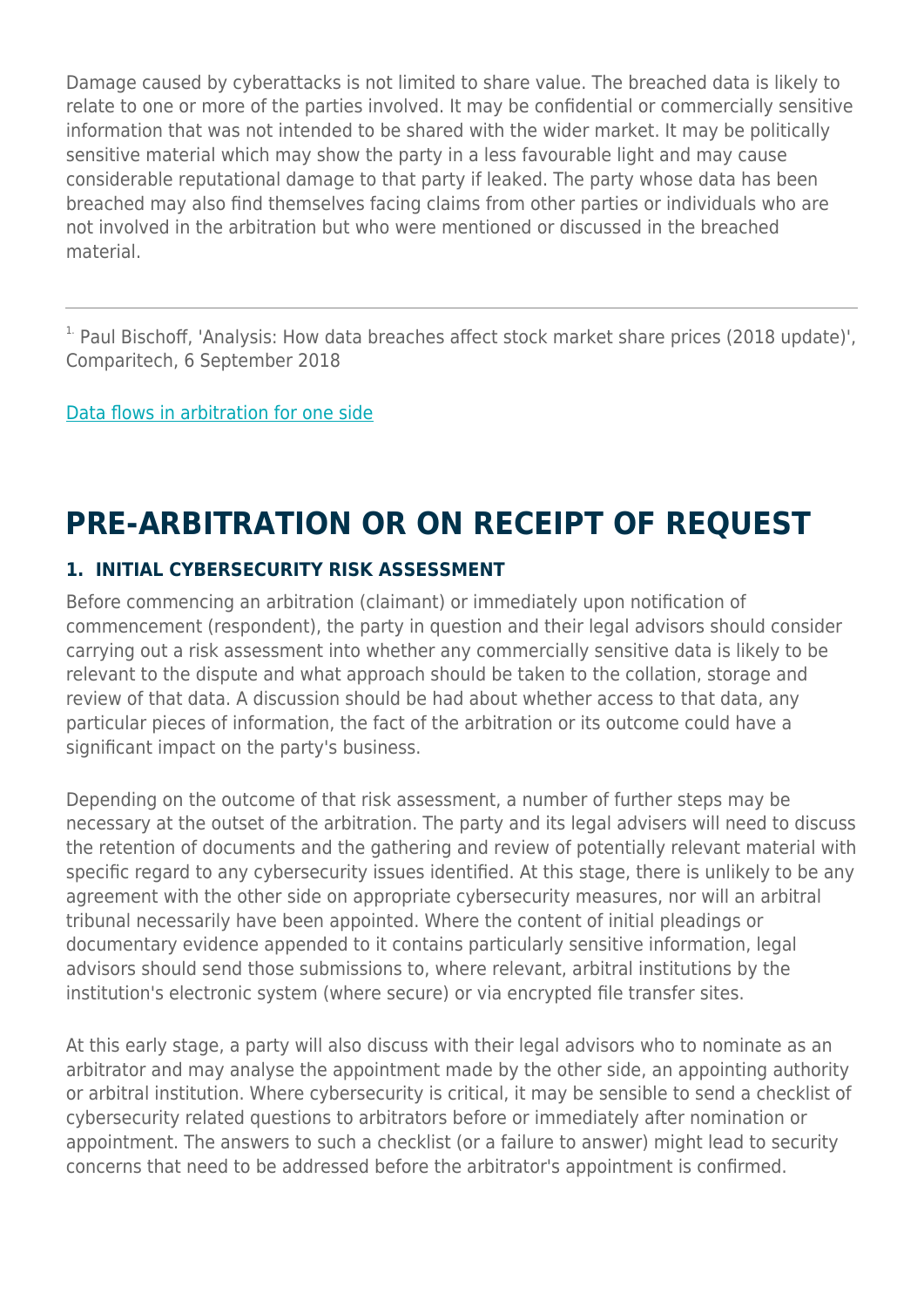## **BEFORE FIRST PROCEDURAL CONFERENCE**

#### **2. ASSESSING CYBERSECURITY RISKS IN SHARING DATA WITH OTHER ARBITRATION PARTICIPANTS**

Once the arbitration has commenced and the parties, legal advisers, institution and arbitrators are in place, it is helpful for each party to carry out a wider assessment of the cybersecurity risks posed by the sharing of data with the other participants in the proceedings. It may be helpful to map out a list of all the participants that will or may in future hold data related to the arbitration and identify what types of data each one will receive. The list can be added to when additional participants become involved.

In assessing those cybersecurity risks, the Draft ICCA Cybersecurity Protocol may give guidance in assessing whether the arbitration has a "low", "medium" or "high risk" profile. Parties may wish to consider:

The participants, their status and location. Their technical resources and capability to comply with cybersecurity measures. For example:

- Who are the parties?
- Other law firms: large or small? Domestic or international? What security measures are they likely to have?
- Experts: are they sole traders, academics, large professional services firms? What security measures are they likely to have?
- Witnesses: will you be sending information to their work or personal email address?
- Third party suppliers: what contractual arrangements will you have? Where will liability rest for cyber breach?
- Arbitral institutions: any awareness of their security profile? Is there an online filing system?
- Arbitrators: partner in large law firm, QC from chambers, academic or sole trader? The dispute, its value and sector. The dispute, its value and sector.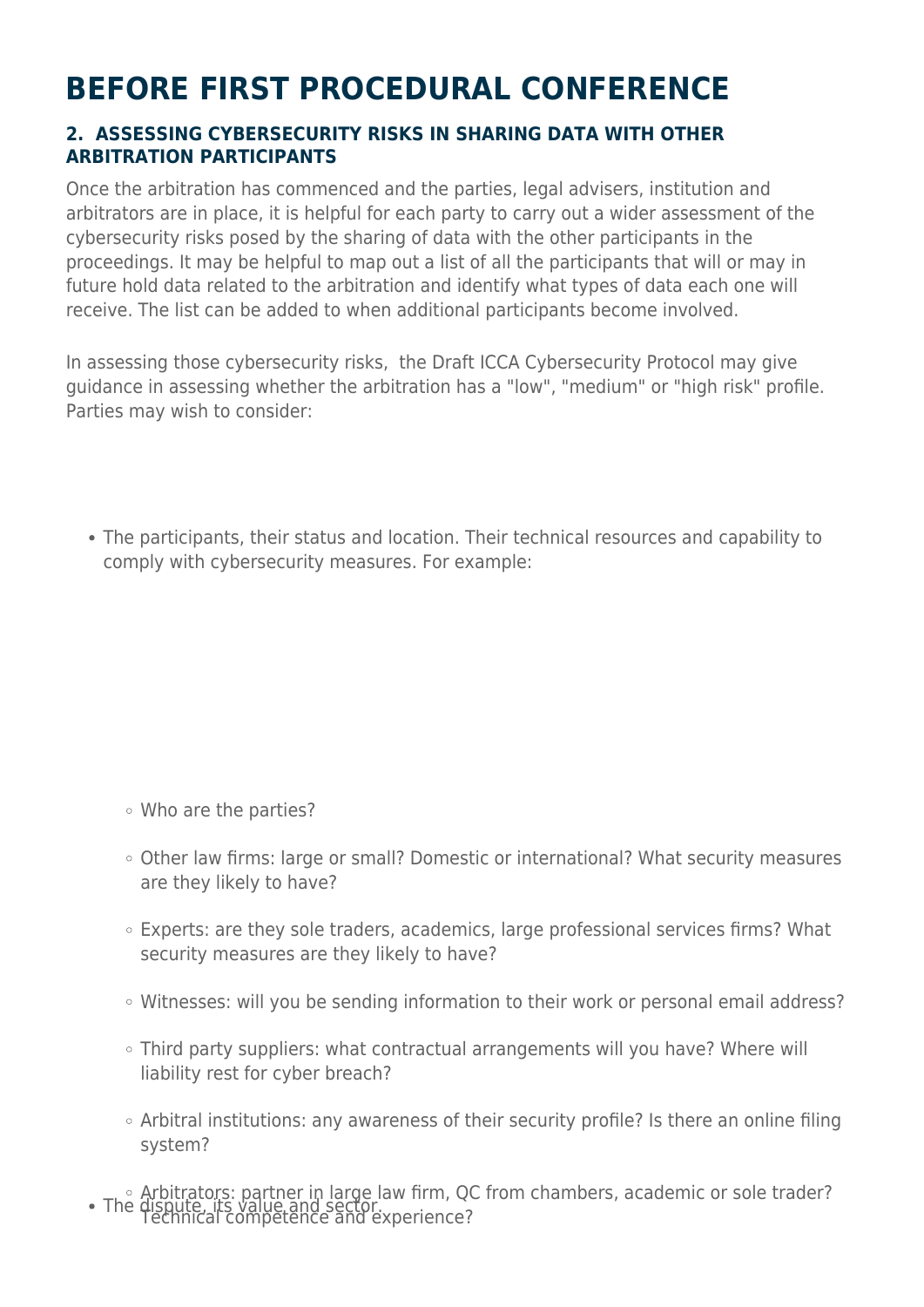- What types of information will be shared in the arbitration.
- Who will hold the different types of data.
- How and where information will be stored.
- Consequences of breach and severity.
- Other regulatory requirements (such as the GDPR and other regulatory regimes related to personal data).

This analysis may enable a party to identify (and therefore seek to address) concerns about the suitability of cybersecurity measures put in place by other participants in the arbitration. That party may wish to take the initiative prior to the first procedural conference to seek agreement from the other party or directions from the tribunal (once appointed) about what cybersecurity measures should be put in place. This could include ensuring that data is encrypted in transit and at rest, setting up a secure online repository/data room to minimise email exchange/storage or the use of encrypted hardware to transfer data.

### **AT THE FIRST PROCEDURAL CONFERENCE**

### **3. TRIBUNAL MANDATED CYBERSECURITY MEASURES OR CYBERSECURITY AGREEMENT**

Under its procedural powers and discretion, an arbitral tribunal should be able to determine what security measures, if any, are reasonable in the circumstances of the case. Although it is not yet commonplace for tribunals to make directions or orders on cybersecurity without it being requested by one of the parties, this is likely to change, particularly as cybersecurity issues are being addressed by many arbitral institutions in their latest rule changes . The tribunal will usually wish to reach its determination in consultation with the parties and this may include prior submissions on cybersecurity risk. The tribunal may also wish to use the Draft ICCA Cybersecurity Protocol to guide its analysis.

Based on this analysis, the tribunal may wish to consider adopting or ordering reasonable cybersecurity measures such as:

- Specifying how communications will take place between the parties and the tribunal, between the tribunal members and with other participants; through password protected email or by secure file transfer systems.
- Using a secure platform for the transmission of large volumes of documents relating to the case or sensitive documents.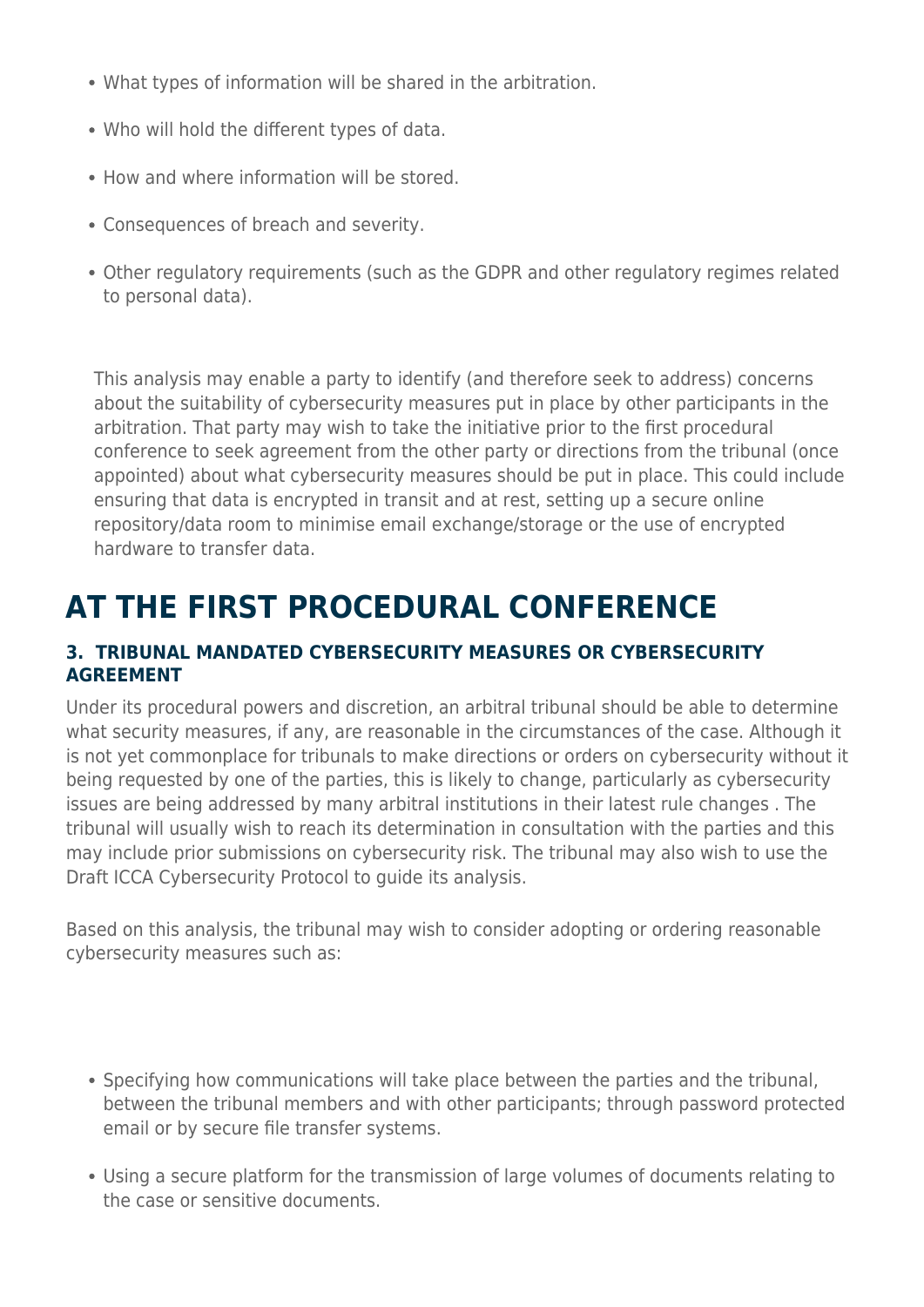- Reducing the use of paper documents
- (which represent a confidentiality risk) and/or a protocol for their storage.
- Redaction of certain categories of data or particularly sensitive information unrelated to the dispute.
- Reducing access to certain categories of data.
- Reducing unnecessary disclosure.
- Breach detection, notification and mitigation.
- Allocation of liability and penalties that will apply in the event of a breach (although this may be hard to negotiate in practice).
- Insurance against breach.
- Document retention and destruction.

The tribunal will need to weigh up the costs associated with any proposed measures against the anticipated risks, whilst also factoring in the need for efficiency and effectiveness in the arbitral proceedings.

Alternatively, the parties, their legal advisors and the tribunal may wish to formalise these cybersecurity measures in a cybersecurity protocol or agreement. A document of this kind could be signed by the parties, legal advisors and tribunal (and potentially the arbitral institution) and other participants involved at that stage in the process.

### **THROUGHOUT THE ARBITRATION**

### **4. ONGOING CONSIDERATIONS: NEW PARTICIPANTS AND MONITORING COMPLIANCE**

If an agreement is entered into or measures are ordered or adopted, it is critical that the parties linked to or instructing witnesses, experts or third-party service providers later on in the process clarify the importance of cybersecurity and obtain those participants' agreement (or at least compliance) to the cybersecurity measures that have been instituted. This may include signature of a cybersecurity agreement. If they are unable to comply, consideration should be given to how the risks associated with their non-compliance can be managed and whether notification is required to the other participants involved in the arbitration.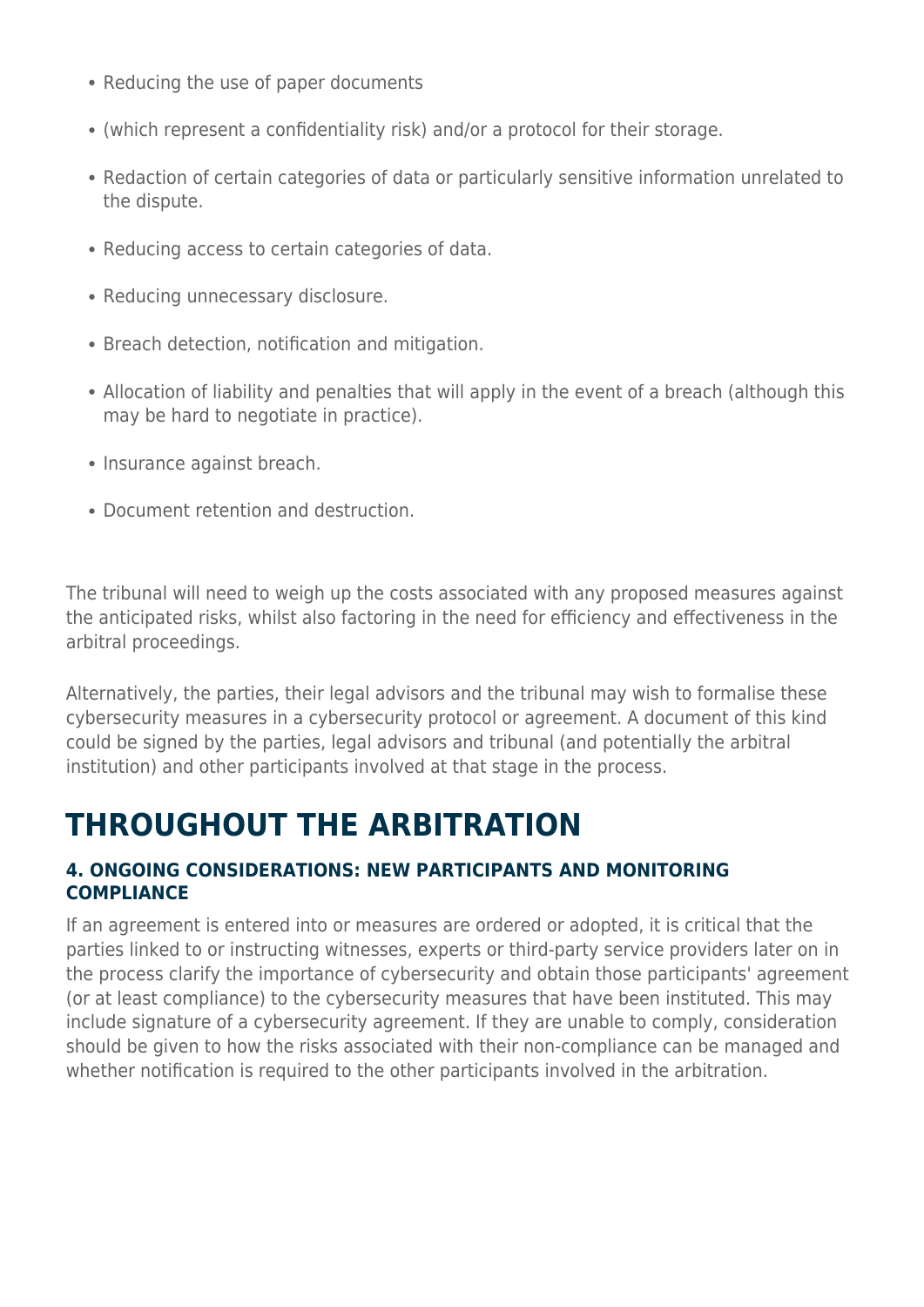A party (directly or acting though its legal advisors) will also need to be alert to failures in compliance from other participants. If there is a formal agreement on certain steps that must be taken, then failure of a participant to comply may be obvious. Similarly, if a participant has given responses to a cybersecurity questionnaire that appear not to be accurate on the basis of their performance, this may need to be flagged. The party and their legal advisers will then need to consider how to respond to this failure to comply.

### **5. WHAT TO DO IN THE EVENT OF A BREACH**

Data breaches can be difficult to detect, especially where data has been accessed for the purpose of committing a financial crime such as insider trading. Herbert Smith Freehills has developed its own software to help clients respond to data leaks quickly and reduce the financial impact of a cyber-attack. The parties and their legal advisers should be alert to any suspicious activity, as should all participants in the arbitration.

Every party to the arbitration should have a plan in place in the event of a breach. Many companies will have a designated cybersecurity breach action plan based on specialist IT advice, although the action plan may be directed at an "in house" breach, rather than necessarily a breach of data held externally. Where the cybersecurity risk presented by an arbitration is high, it is advisable for the participants' IT teams to be involved at the outset to ensure that the right strategy is in place.

If a breach occurs, necessary steps may include:

- Identifying the breach what type of breach has occurred and how far has it spread?
- Disconnecting any devices that have been affected by a breach.
- Informing the other participants in the arbitration, including the arbitrators, parties, institution, and third parties.
- Following a designated cybersecurity breach action plan.
- Seeking specialist IT advice.
- Informing insurers.
- Hiring crisis management professionals to manage any reputational fallout.
- Notifying the data breach to relevant regulators

Some arbitrations deal with issues that may put certain individuals at risk of harm. In cases where this kind of personal data has been breached, extra care should be taken to ensure the safety of those individuals.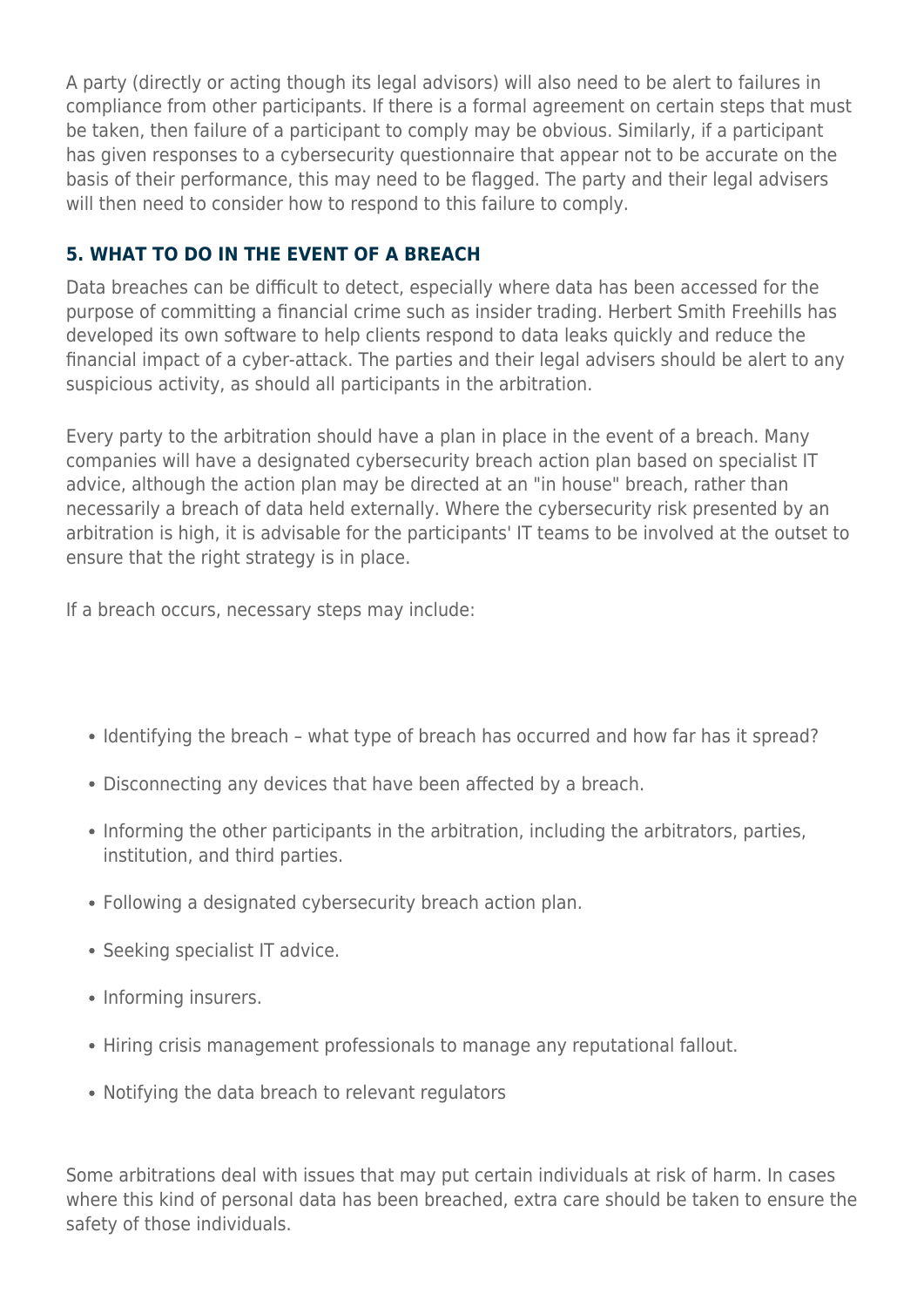[More Inside Arbitration](https://www.herbertsmithfreehills.com/latest-thinking/inside-arbitration)